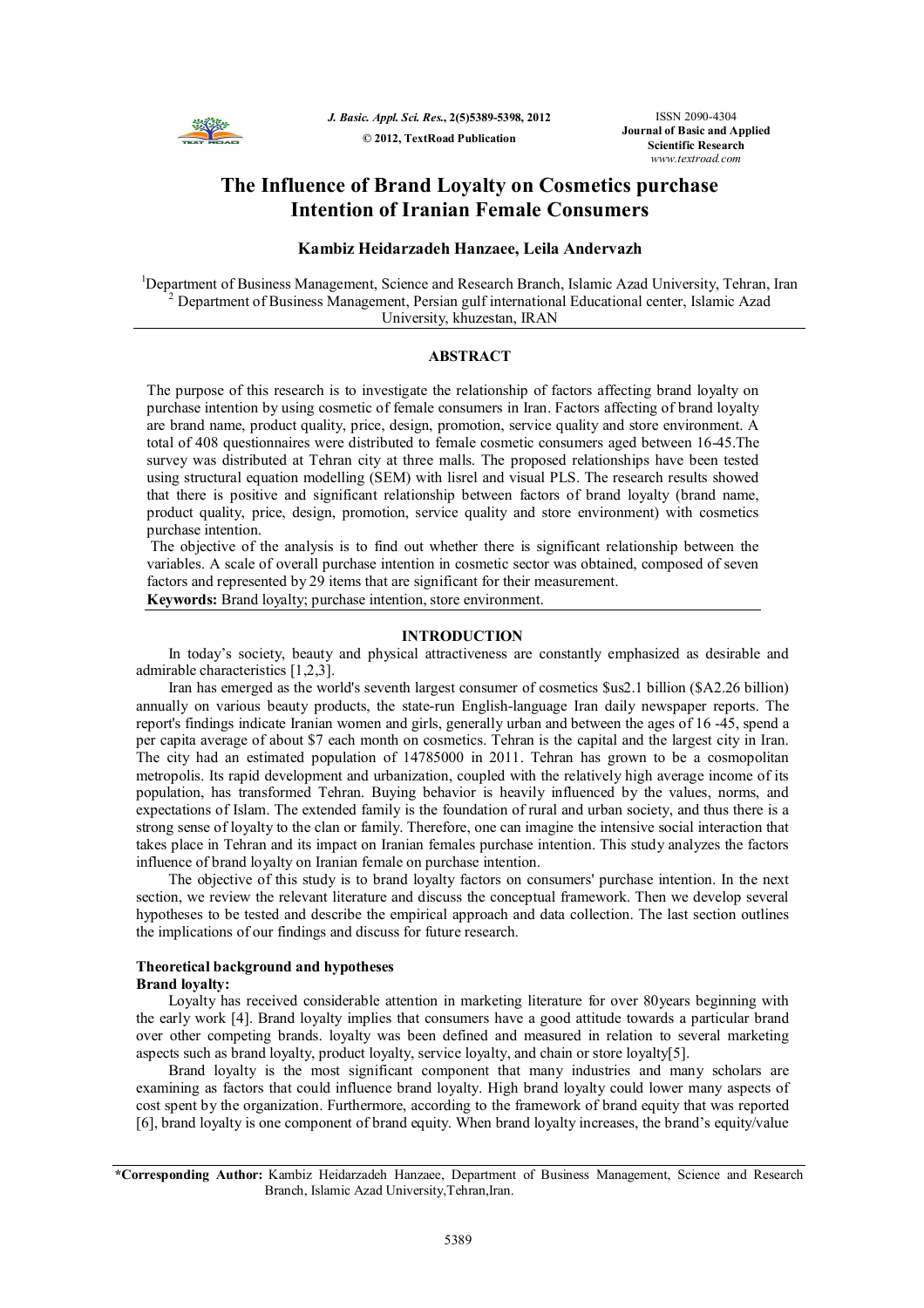will increase, too. Brand loyalty is identical with the consumers' brand commitment [7,8]. Sequentially, added an opinion saying that consumers' brand loyalty or commitment is the result of trust[9]. This is because loyalty or commitment is the willingness to keep or maintain a high quality relationship. Loyalty has a powerful impact on firm performance [10]. Firms gain a competitive advantage by having a high rate of loyal consumers [4; 10], who are willing to pay higher prices and are less price sensitive [4]. Brand loyalty provides the firm with trade leverage and valuable time to respond to competitive moves. Understanding the concept of loyalty helps companies better manage customer relationship management in order to create long-term investment and profitability [10]..According to khraim (2010) in his article mentioned that there were seven factors that influenced consumers' brand loyalty toward certain brands. The factors were brand name, product quality, price, design store environment, promotion and service quality[11].

# **Purchase intention:**

Purchase intention has been widely in the literature as a predictor of subsequent purchasing[10].Literature suggests that the identification of consumers with a company or brand can result into positive attitudinal and/or behavioral outcomes[12,13,14,15]. Aaker and Keller (1990) mentioned that a brand with high awareness and good image can promote brand loyalty to consumers, and the higher the brand awareness is, the higher brand trust and purchase intention are to consumers[16]. Consumers will have a higher purchase intention with a familiar brand[17]. Likewise, if a product has higher brand awareness it will have a higher market share and a better quality evaluation [18; 19]. A well known brand will have a higher purchase intention than a less well known brand [20].Brand loyalty is a repurchase commitment that promises consumers will repurchase their favorable brands in the future, and they will not change their loyalty under any circumstance [21]. Some researchers also mentioned that consumers must have positive feelings to a brand, and then they will produce purchase intention[22], purchase intention is a measure of the willingness to buy a product [18] and has also been operational zed as the probability that a consumer will buy a product or service [17].

# **Store environment:**

An extensive amount of research has considered the impact of the store environment on consumer behavior[23]. The term atmospherics was coined by Kotler in 1973, referring to the conscious design of space for the purpose of creating certain effects in individuals and increasing the probability of desirable behavioral outcomes .Specifically, atmospherics are the controllable elements or stimuli within the service environment that influence emotional reactions and therefore impact behaviour [24].Positive attributes of the store ,which include :store location, store layout and in-store stimuli affect brand loyalty to some extent. Store location and number of outlets are crucial in altering consumer shopping and purchasing patterns. Therefore, this study proposes the following hypothesis:

*H1*: There is a significant and positive relationship between store environment and purchase intention of cosmetics.

### **Brand name**

In the cosmetic sector, luxury cosmetics, such as Max factor, L'Oreal, Revlon,… may have a brandname image of high product class and wide recognition. The brand name is regarded as an essential part of the brand and the foundation for marketing communication efforts [25].Brand names not only help identify the product but also acquire a rich set of symbols and meanings embodied by products [26]. For successfully developed and managed brand names, the associations that consumers make with the brand name creates value, or brand equity, that can be a highly valued asset to the company that owns the brand [27]. A meaningful name is one that conveys relevant information about the product, or an important product attribute, or establishes a connection between the product and the product category[28]. Marketing practice, as well as theoretical and empirical research, has suggested that meaningful brand names are easier to remember and recall than non-meaningful brand names, and also that meaningful brand names are generally preferred over non-meaningful brand names[29; 30].Brand awareness and brand name plays an important role on purchase intention because consumers tend to buy a familiar and well known product [27,31].

Therefore the researchers propose this hypothesis:

*H2*: There is a significant and positive relationship between brand name of cosmetics and purchase intention.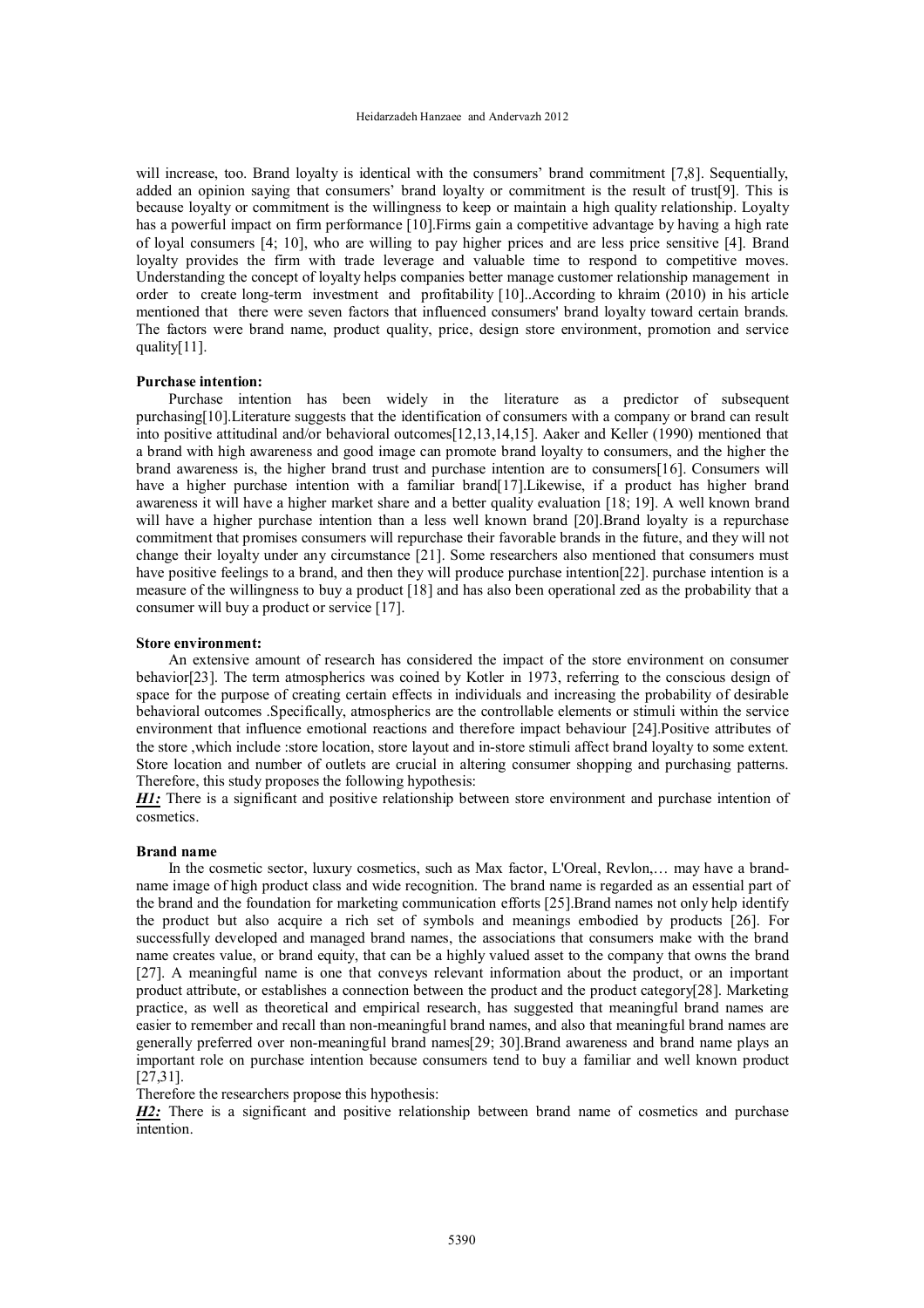#### **Service quality:**

Definitions of service quality revolve around the idea that it is the result of the comparison that customers make between their expectations about a service and their perception of the way the service has been performed [32]. The relationship between service quality and customer preference loyalty has been examined, among others[33].They focused solely on repurchase intentions.They focused on the elements of repurchasing and willingness to recommend. most of the studies linking service quality, satisfaction and behavioural intentions have been conducted in one specific service setting. For instance related service quality perceptions to consumer loyalty in banking[34].

The dimensions of service quality refer to the attributes which contribute to consumer expectations and perceptions of service quality, thus serving as the determinants of consumers' quality assessment .

Lehtinen and Lehtinen 1982 give a three-dimensional view of service quality. They see it as consisting of what they term "interaction", "physical" and "corporate" quality. At a higher level, and essentially from a customer's perspective, they see quality as being two-dimensional, consisting of "process" and "output" quality. This is not too dissimilar from the conceptualization who emphasizes two main dimensions of service quality in his model. Sale persons usually have the closest contact which customers, and therefore are particularly important in the link between employees and customers. Provided for a positive relationship between satisfaction and loyalty intentions with regard to both goods and services. Researchers found a very strong influence of customer satisfaction on intentions to repurchase automobiles, while Halstead and Page (1992) found that satisfied customers had higher repurchase intention than dissatisfied customers did. Finally, Yi (1990) suggested that customer satisfaction is an important determinant of positive word-of-mouth.

Therefore service quality influence brand loyalty. Thus, the following hypothesis is presented. *H3*: There is a significant and positive relationship between service quality and purchase intention of cosmetics

## **Price**

[35], state that price is one of the most flexible marketing mix elements that can be quickly changed, after changing specific product and service characteristics.

The relationship between brand loyalty and price sensitivity has been a topic of interest to marketers for many years. One can conclude that consumer consideration to decide product brand is mainly based on price. Researchers have examined whether and how loyalty affects the price that consumers are willing to pay for a brand[36]. Recent researches on brand were conducted on building strong brands, brand image (via the brand name) on estimates of internal price standards, price effects on brand extension quality evaluations [33], or price perception in brand extension, strategic bundling of price. Therefore the hypothesis is stated as follows:

*H4:* There is a significant and positive relationship between cosmetics price and purchase intention.

### **Promotion**

Promotion refers to the advertising and selling part of marketing. It is how you let people know what you've got for sale. The purpose of promotion is to get people to understand what your product is, what they can use it for, and why they should want it. You want the customers who are looking for a product to know that your product satisfies their needs.

The consumer normally has a perception of the brand in terms of the marketing communications spending made on it by the company. Advertising expenditure, as the main marketing communications tool in the consumer market, should be considered when determining the effects of marketing communications on consumers, and the perceptions that the messages are provoking among different target individuals. Thus we posited the following:

*H5:* There is a significant and positive relationship between promotion and purchase intention of cosmetics. **Product quality**

Product quality is a basic driver of buyer intention across a wide range of categories in both goods and services market. Delivering high product quality to customers is a key strategy for improving performance in a competitive environment [37]. Product quality is a key issue in firms' internationalization. There are several interesting research questions that can be asked regarding the relationships between product quality and internationalization.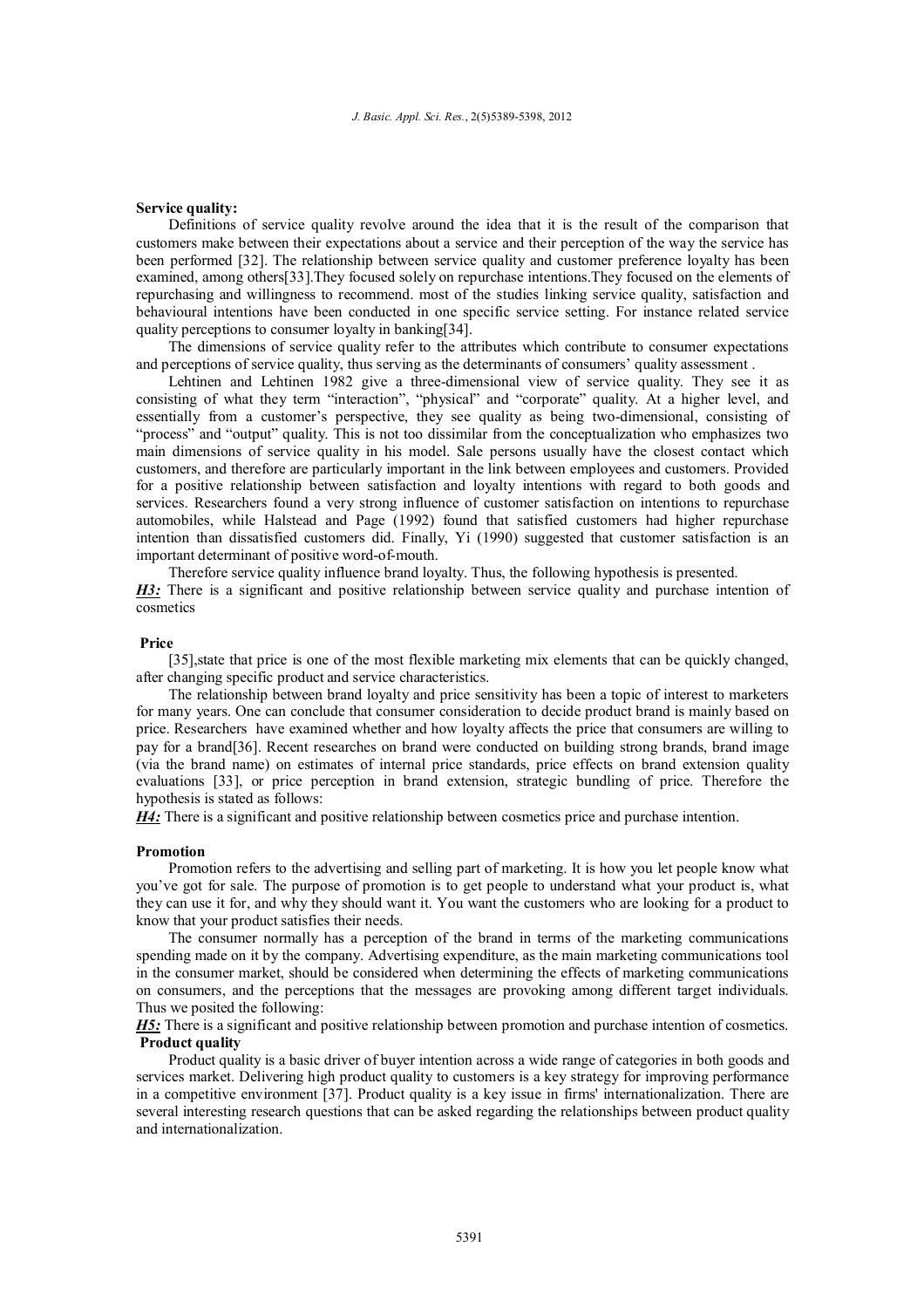#### Heidarzadeh Hanzaee and Andervazh 2012

Product quality is therefore largely a perceptual construct as many variables influence a product's performance, durability, fit and finish, reliability, and other related aspects [38].Delivering high product quality to customers is a key strategy for improving performance in a competitive environment [37]. Customers are typically unwilling to compromise on quality and consider this a basic criterion to qualify potential suppliers, being an even more important factor than price[39]. Researchers are relatively unanimous in saying the concept of product quality largely depends on the customer's perception. They define product quality as "a key attribute that customers use to evaluate products" [40. Customers are typically unwilling to compromise on quality and consider this a basic criterion to qualify potential suppliers, being an even more important factor than price [39]. Researchers are relatively unanimous in saying the concept of product quality largely depends on the customer's perception.

*H6*: There is a significant and positive relationship between cosmetics quality and purchase intention.

## **Design:**

Design is visual appearance, which includes line, shape and details affecting consumer perception towards a brand .Brands that supply stylish package attract loyal consumers who are fashion conscious. Fashion leaders or followers usually purchase or continue to repeatedly purchase their products in stores that are highly fashionable. They gain satisfaction from using the latest brands and designs which also satisfies their ego.A research conducted by Duff (2007) investigated the niche market in women's cosmetics, and the results showed that cosmetics buyers were becoming more fashion conscious and were demanding products with more attractive design; furthermore, consumers have a tendency to use different makeup designs for different occasions. According to Sproles and Kendall(1986), fashion consciousness is generally defined as an awareness of new designs, changing fashions, and attractive styling, as well as the desire to buy something exciting and trendy.

Therefore we proposed:

*H7*: There is a significant and positive relationship between cosmetics design and purchase intention. The research Model depicted in Figure 1.



**Figure1**:Research Model

### **RESEARCH METHODOLOGY**

In this section, the researchers focus on factors affecting of brand loyalty on purchase intention. Specifically, the researchers focus store environment, brand name, service quality, price, promotion, product quality as factors influencing on brand loyalty.

To measure the effect of brand loyalty on cosmetic purchase intention, in the research was used 29 items questionnaire developed by khraim (2011).25 items scale was taken into account for factors of brand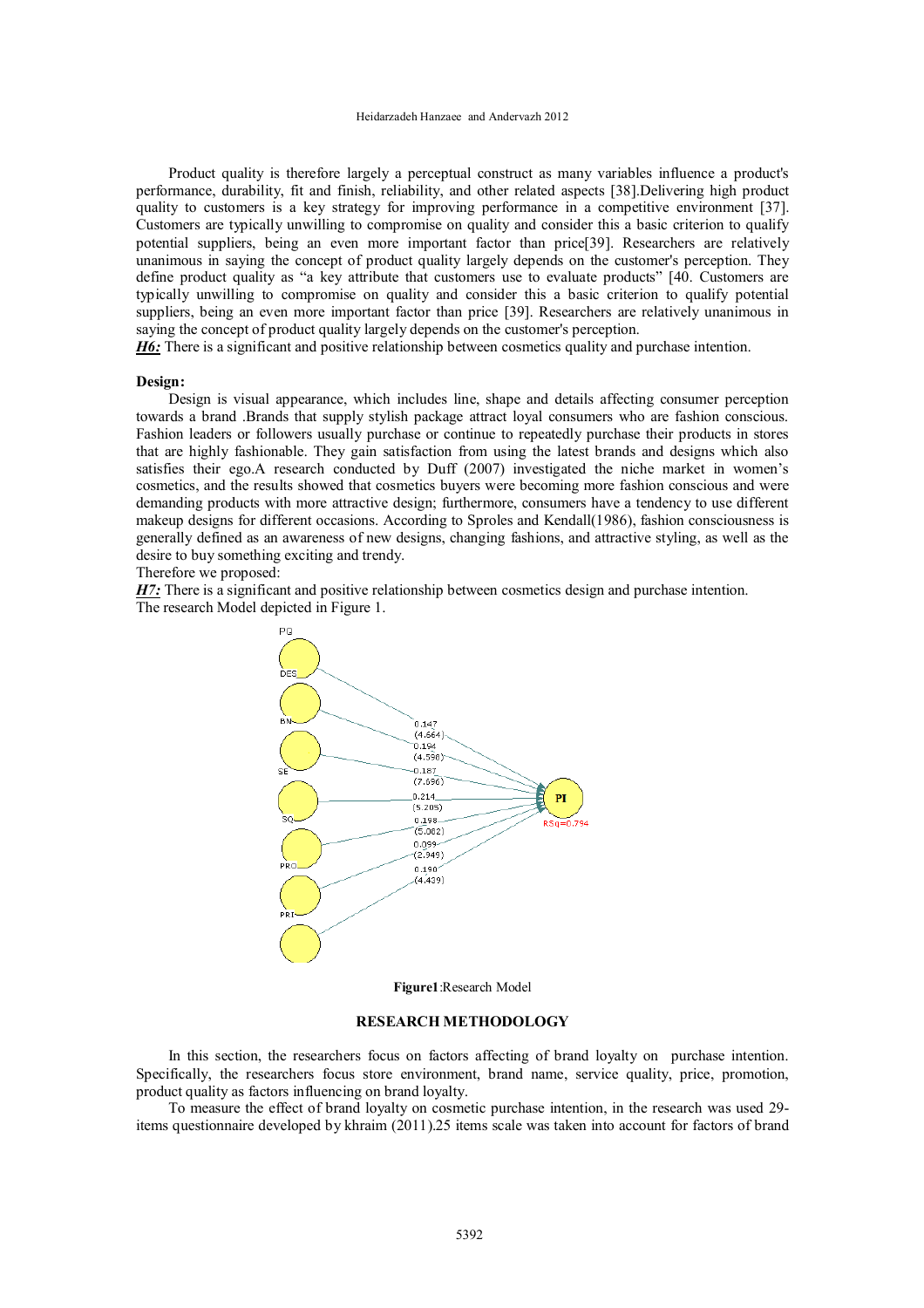loyalty and purchase intention 4-items that developed[41].construct with a five point scale ranging from1 (strongly disagree) to five (strongly agree). A questionnaire was developed and pilot tested at three malls, the most famous cosmetics outlet in Tehran. The questionnaire contained brand loyalty factors on cosmetic purchase intention. The survey was carried out on a random sample of 420 female cosmetics consumers aged between 16 to 42. The survey was distributed in Tehran city at cosmetic mall. A total of 408 usable questionnaires were returned.

To ensure of validity and reliability for questionnaire a pilot test were used before the formal survey. This pilot test contained 42 female consumers of cosmetics. The results of this test indicated that Coronbach's  $\alpha$  did include the necessary values and validity is verified. For internal reliability, Coronbach's alpha coefficients were calculated for all items of each construct. Results indicated all the scales were considered to be reliable (Coronbach's alpha). For determining reliability and validity of the questionnaire in this research Coronbach's alpha is used.

Coronbach's alpha for constructs are: product quality: .841, design: .789, brand name: .770, store environment: .821, service quality: .872, promotion: .762, price: .810, purchase intention: .847. The questionnaire measures eight constructions containing seven of which are external and one internal. External constructs includes: Brand name, product quality, price, design, store environment, Promotion, service quality and internal is purchase intention.

Cronbach's Alpha includes the necessary values and its validity is verified. Responses of sample statistics are utilized in investigating the validity and reliability. Conceptual model is investigated and tested by structural Equation modeling method. Implemented by SPSS statistical software packages, visual PLS and lisrel. In conceptual research modeling lisrel is used and to validate the validity and reliability questionnaire program with in visual PLS using partial least squares.

# **RESULTS**

Results and findings of the research are described in two sections, descriptive results and deductive results. In descriptive section, the correlations between the measured indices are introduced. In deductive section, the conceptual model includes measures which are investigated and two sections are tested. **Descriptive results**

Each constructions of the research are measured using the correlation between research items are depicted In index 1.The mean of research items above the central limit value, is the measured scale.

Correlation between items related to loyalty and other measured items are positive and meaningful. Kolmogrov-Smironov values indicate that none of the indices have normal distribution.

# **Deductive Analysis and investigating conceptual model**

Conceptual model is investigated by using structural equation modeling and the impacts of external constructs on internal construct are tested. In addition investigating the measuring and structural sections of model judgment is made based on the fitness indexes of the model. Due to the non-normal distribution of the research items , these data are first converted to normal distribution and then the research mode is investigated. In the measuring section it is clarified that the relation between the items and the related structures . In other words factor loading of items is larger than .50 and t-value of them is greater than 1.96. This value supports the reliability of the structure using measurement. As it can be seen in table1,all factor loadings are above .50 since the overall fit of the model is acceptable. The reliability of the construct can be assessed based on Cranach's alpha, composite reliability and average variance extracted (AVE).Discriminant validity was determined by the variance extracted value. Also discriminant validity of constructs is larger than 0.6 that indicates the reliability of the items  $\alpha$ - Choronbach and composite validity supports the validity of items for each constructs. These results are depicted in table 2. The results of Fit-Index depicted in table3.The fit-indices the results of these have been depicted in the ending part of this section.

**Table1:** Reliability and overall measurement model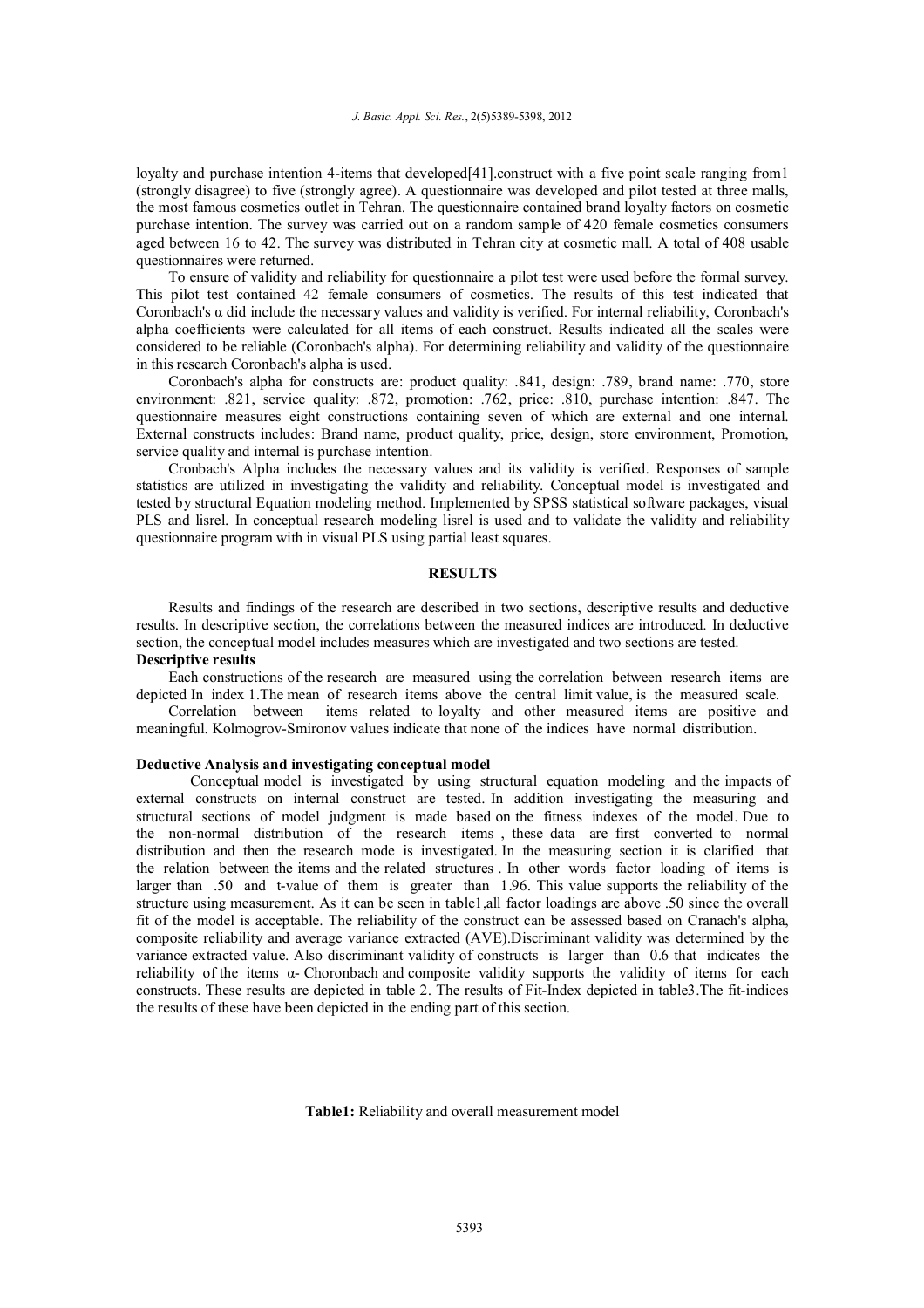### Heidarzadeh Hanzaee and Andervazh 2012

| measurement items      |                  |                   |                | <b>Reliability and validity</b><br>of the study measures |                                        |          |                                                           |  |
|------------------------|------------------|-------------------|----------------|----------------------------------------------------------|----------------------------------------|----------|-----------------------------------------------------------|--|
| <b>Construct</b>       | <b>Item</b>      | Factor<br>loading | t-value        | $\mathbb{R}^2$                                           | <b>COMPOSITE</b><br><b>RELIABILITY</b> | $\alpha$ | <b>AVE</b><br><b>AVERAGE VARIANCE</b><br><b>EXTRACTED</b> |  |
| <b>Product Quality</b> | PQ1              | 0.77              | $\cdot^*$      | 0.59                                                     | 0.894005                               | 0.841487 | 0.678525                                                  |  |
|                        | PQ <sub>2</sub>  | 0.79              | 15.63          | 0.62                                                     |                                        |          |                                                           |  |
|                        | PQ3              | 0.66              | 12.96          | 0.44                                                     |                                        |          |                                                           |  |
|                        | PQ4              | 0.82              | 16.24          | 0.67                                                     |                                        |          |                                                           |  |
| Design                 | DES1             | 0.83              | $\mathbf{*}$   | 0.68                                                     | 0.864391                               | 0.789322 | 0.617415                                                  |  |
|                        | DES <sub>2</sub> | 0.61              | 12.45          | 0.37                                                     |                                        |          |                                                           |  |
|                        | DES <sub>3</sub> | 0.81              | 17.63          | 0.65                                                     |                                        |          |                                                           |  |
|                        | DES4             | 0.55              | 11.12          | 0.30                                                     |                                        |          |                                                           |  |
| <b>Brand Name</b>      | BN1              | 0.75              | $\mathbf{R}^*$ | 0.57                                                     | 0.854205                               | 0.770953 | 0.594879                                                  |  |
|                        | BN2              | 0.69              | 12.54          | 0.48                                                     |                                        |          |                                                           |  |
|                        | BN <sub>3</sub>  | 0.64              | 11.64          | 0.41                                                     |                                        |          |                                                           |  |
|                        | BN4              | 0.63              | 11.44          | 0.39                                                     |                                        |          |                                                           |  |
| <b>Store</b>           | SE <sub>1</sub>  | 0.62              | $\ast$         | 0.39                                                     | 0.882091                               | 0.821791 | 0.652357                                                  |  |
| Environment            | SE <sub>2</sub>  | 0.65              | 10.95          | 0.42                                                     |                                        |          |                                                           |  |
|                        | SE3              | 0.83              | 13.03          | 0.68                                                     |                                        |          |                                                           |  |
|                        | SE <sub>4</sub>  | 0.86              | 13.30          | 0.73                                                     |                                        |          |                                                           |  |
| <b>Service Quality</b> | SQ <sub>1</sub>  | 0.81              | $\star$        | 0.66                                                     | 0.912606                               | 0.872292 | 0.723052                                                  |  |
|                        | SQ <sub>2</sub>  | 0.79              | 17.71          | 0.63                                                     |                                        |          |                                                           |  |
|                        | SO <sub>3</sub>  | 0.78              | 17.33          | 0.61                                                     |                                        |          |                                                           |  |
|                        | SQ4              | 0.79              | 17.64          | 0.62                                                     |                                        |          |                                                           |  |
| Promotion              | PRO1             | 0.78              | $\star$        | 0.61                                                     | 0.864625                               | 0.762641 | 0.680766                                                  |  |
|                        | PRO <sub>2</sub> | 0.66              | 12.38          | 0.43                                                     |                                        |          |                                                           |  |
|                        | PRO3             | 0.75              | 14.00          | 0.57                                                     |                                        |          |                                                           |  |
| Price                  | PRI1             | 0.82              | $\mathbf{R}^*$ | 0.67                                                     | 0.913632                               | 0.810643 | 0.841001                                                  |  |
|                        | PRI <sub>2</sub> | 0.81              | 17.38          | 0.66                                                     |                                        |          |                                                           |  |
| Purchase               | PI1              | 0.72              | $\mathbf{R}^*$ | 0.52                                                     | 0.897998                               | 0.847747 | 0.687599                                                  |  |
| intention              | PI <sub>2</sub>  | 0.73              | 14.70          | 0.54                                                     |                                        |          |                                                           |  |
|                        | PI3              | 0.79              | 15.94          | 0.63                                                     |                                        |          |                                                           |  |
|                        | <b>PI4</b>       | 0.76              | 15.26          | 0.58                                                     |                                        |          |                                                           |  |

# **Table2**: correlation of latent variables

| <b>Correlation of Latent Variables</b> |       |            |           |           |           |            |            |                              |
|----------------------------------------|-------|------------|-----------|-----------|-----------|------------|------------|------------------------------|
|                                        | PQ    | <b>DES</b> | <b>BN</b> | <b>SE</b> | <b>SQ</b> | <b>PRO</b> | <b>PRI</b> | <b>Purchase</b><br>intention |
| PQ                                     | 1.000 |            |           |           |           |            |            |                              |
| <b>DES</b>                             | 0.611 | 1.000      |           |           |           |            |            |                              |
| <b>BN</b>                              | 0.220 | 0.332      | 1.000     |           |           |            |            |                              |
| <b>SE</b>                              | 0.209 | 0.425      | 0.492     | 1.000     |           |            |            |                              |
| <b>SQ</b>                              | 0.314 | 0.545      | 0.496     | 0.541     | 1.000     |            |            |                              |
| <b>PRO</b>                             | 0.112 | 0.265      | 0.335     | 0.635     | 0.362     | 1.000      |            |                              |
| <b>PRI</b>                             | 0.317 | 0.554      | 0.440     | 0.491     | 0.756     | 0.387      | 1.000      |                              |
| <b>Purchase</b><br>intention           | 0.485 | 0.676      | 0.604     | 0.682     | 0.738     | 0.510      | 0.719      | 1.000                        |

Note:

SQ=service quality PQ=product quality DES=design PR=promotion PRI=price SE=store environment BN=brand name

 \* -parameter set equal to 1.0 for identification model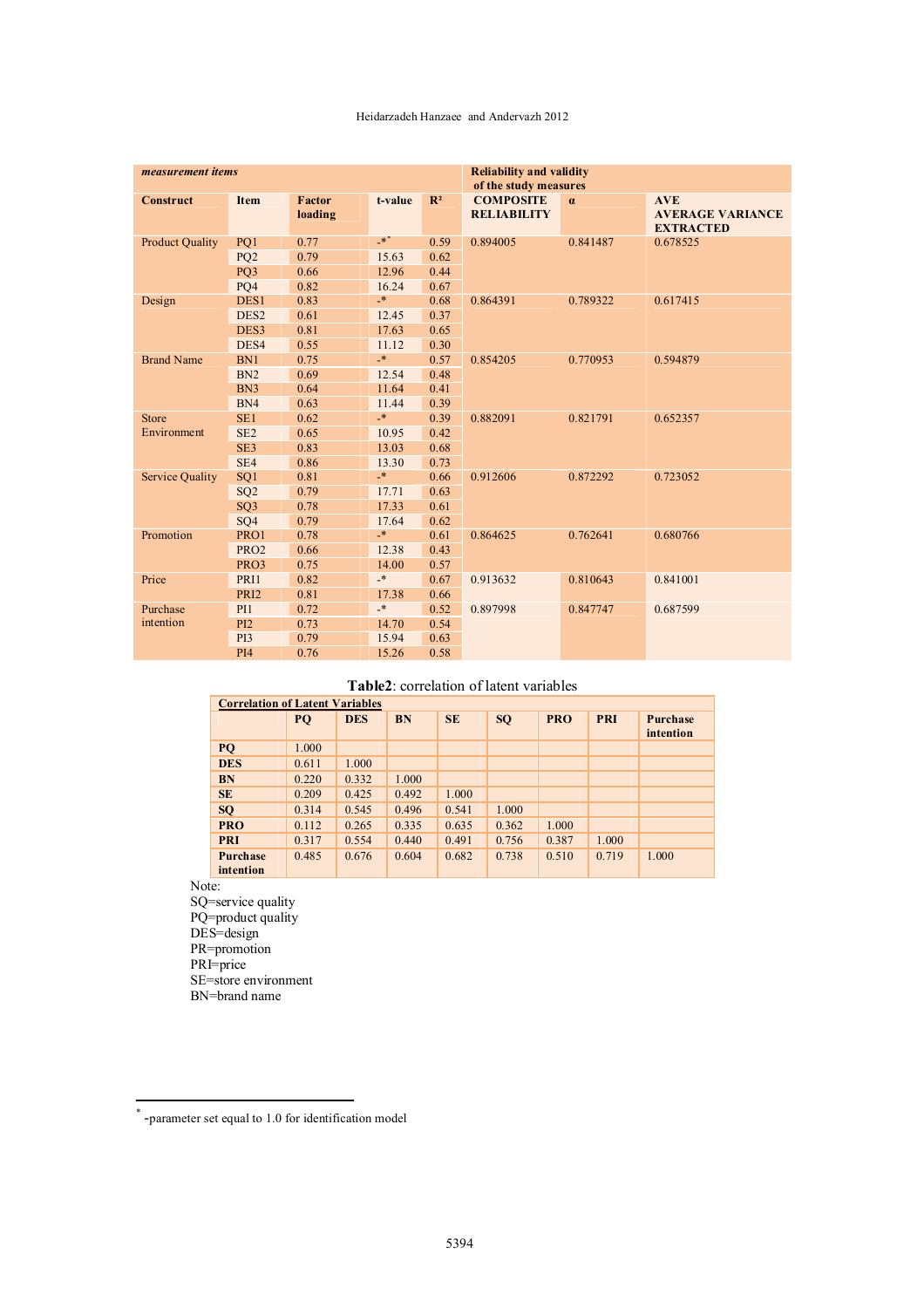| <b>MODEL-FIT INDEX</b> | recommend value | $1.401 \times 1.11$ $1.100 \times 1.10 \times 1.1$<br>recommender | structural model |  |
|------------------------|-----------------|-------------------------------------------------------------------|------------------|--|
|                        |                 |                                                                   |                  |  |
| X2/df                  | $\leq$ 3        | Jun et al; 2006                                                   | 2.257            |  |
| <b>RMSEA</b>           | $\leq .08$      | Jun et al; 2006                                                   | 0.056            |  |
| <b>RMR</b>             | $\leq .05$      | Jun et al; 2006                                                   | 0.047            |  |
| <b>NFI</b>             | > .90           | Forza and Filippini, 1998                                         | 0.96             |  |
| <b>GFI</b>             | > .80           | <b>JUN</b> et al; 2006                                            | 0.88             |  |
| <b>CFI</b>             | > .90           | <b>JUN</b> et al; 2006                                            | 0.98             |  |
| <b>AGFI</b>            | > .80           | Forza and Filippini, 1998                                         | 0.85             |  |
| <b>PGFI</b>            | > .50           | Kayank, 2003                                                      | 0.71             |  |
| <b>PNFI</b>            | > .50           | <b>Kavank, 2003</b>                                               | 0.83             |  |

**Table3**: Fit –Index Model

The analysis of SEM on the proposal model has generated results which are illustrated in figure2



The model tested subsumed the specified relationships proposed in the hypotheses. The overall Fit indices for the structural model revealed a chi-square of 785.61 with 348 degrees of freedom. For this model RMSEA=.056 and RMR=.047 both within the acceptable level. The goodness-of-Fit index (GFI)=.88,NFI=.96 and PNFI=.83 all accept for GFI which are acceptable.

# **Conclusion**

The main objective of the research was to investigate the impact of factors of brand loyalty on cosmetic purchase intention of Iranian female consumers.

The findings provide evidence that a relationship exists between these variables. The results of this study have important implications for both marketers and managers , since evidence shows factors of brand loyalty among consumers affects their purchase intention .

This research has provided insights into female consumer buying behavior in the city of Tehran. Brand loyalty is important for an organization to ensure that its product is kept in the minds of consumers and prevent them from switching to other brands. From the analysis of this study, it was shown that there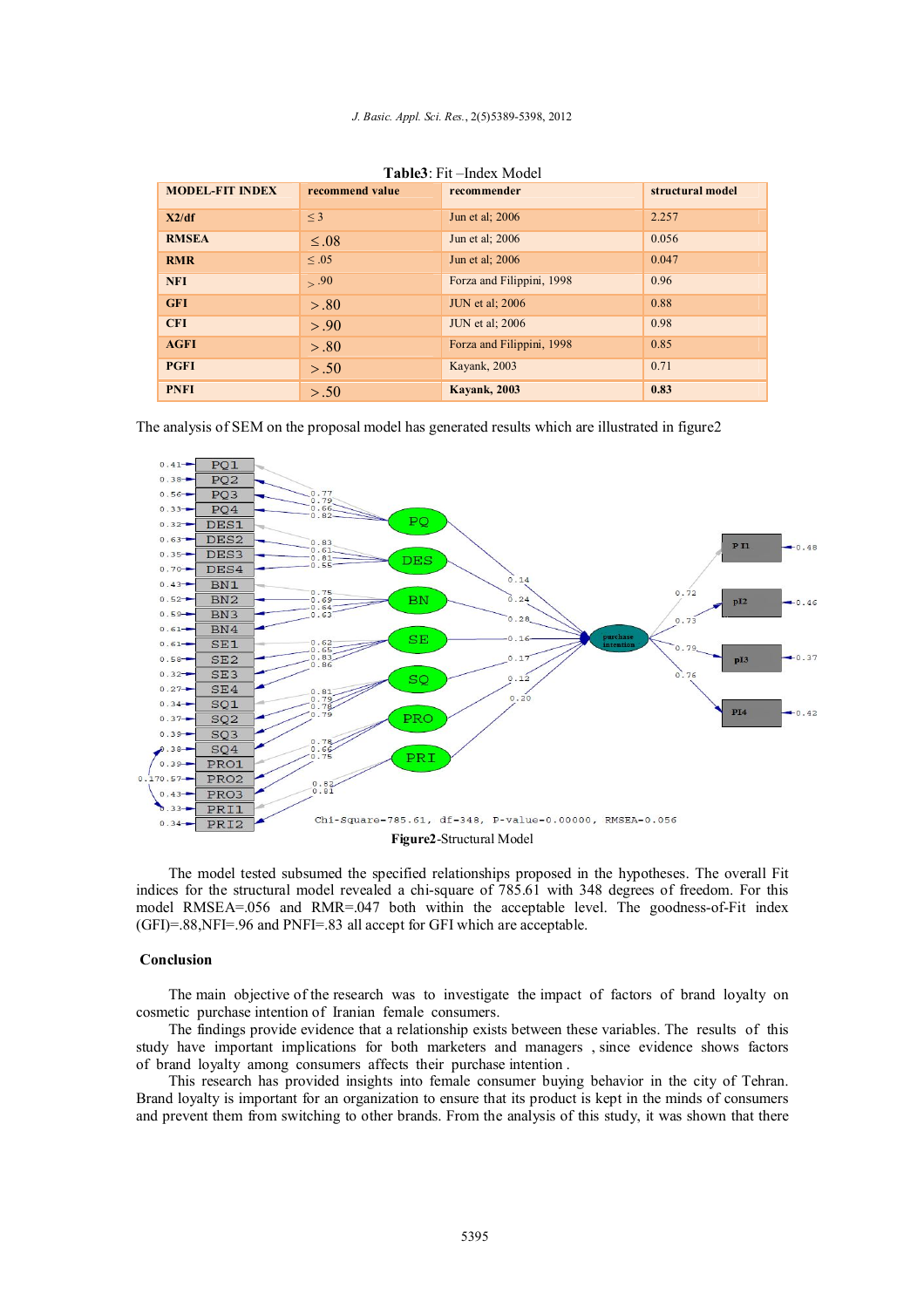are seven factors of brand loyalty that were appropriate in Iran which are, the brand name, product quality, price, promotion, service quality and store environment.

The findings revealed that all of the factors of loyalty have positive relationships with purchase intention. These results are depicted in table3.

| Table4: Results of hypothesis test                    |                                   |           |                  |         |  |  |  |
|-------------------------------------------------------|-----------------------------------|-----------|------------------|---------|--|--|--|
|                                                       | <b>Results of hypothesis test</b> |           |                  |         |  |  |  |
|                                                       | <b>SEM</b> model                  | PLS model |                  |         |  |  |  |
| <b>Hypothesis path</b>                                | <b>Standardized Estimates</b>     | t-value   | <b>Estimates</b> | t-value |  |  |  |
| Product Quality $\rightarrow$ purchase intention      | 0.14                              | 2.87      | 0.1470           | 4.6639  |  |  |  |
|                                                       |                                   |           |                  |         |  |  |  |
| Design $\rightarrow$ purchase intention               | 0.24                              | 3.38      | 0.1940           | 4.5983  |  |  |  |
| Brand Name $\rightarrow$ purchase intention           | 0.28                              | 5.99      | 0.1870           | 7.6964  |  |  |  |
| Environment $\rightarrow$<br>purchase<br><b>Store</b> | 0.16                              | 2.32      | 0.2140           | 5.2051  |  |  |  |
| intention                                             |                                   |           |                  |         |  |  |  |
| Service Quality $\rightarrow$ purchase intention      | 0.17                              | 2.06      | 0.1980           | 5.0816  |  |  |  |
| Promotion $\rightarrow$ purchase intention            | 0.12                              | 2.01      | 0.0990           | 2.9486  |  |  |  |
| Price $\rightarrow$ purchase intention                | 0.20                              | 2.19      | 0.1900           | 4.4388  |  |  |  |

As shown in table 4 t-values for all paths are greater than 1.96 so these values indicates positive relationship between all factors on purchase intention were supported. In other words there are positive effect of brand name, product quality, price, design ,promotion ,service quality and store environment on consumer purchase intention supported. Both models (SEM, PLS) supported these results.

### **Limitation and future research**

The limitation of this study is location, as we analyzed a very particular area and it would be important to carry out research in other places to confirm the results obtained in this study. It is highly recommended for future research to expand the span of attributes that affects brand loyalty and purchase intention, as well as to study more products and services in order to get an in depth and more clear picture about real relationship between the different product/service attributes purchase intention.

# **REFERENCES**

- [1]-Hatfield E, Sprecher S (1986). Mirror, Mirror... The Importance of looks in everyday life. Albany: State University of New York Press.
- [2]-Joy A, Venkatesh A (1994). Postmodernism, feminism, and the body: "The visible and the invisible in consumer research". *Int. J. Res. Mark*., 11: pp. 333-357.
- [3]-Picot-Lemasson A, Decocq G, Aghassian F, Leveque JL (2002). "Influence of hairdressing on the psychological mood of women" , Int. J.Cosmet. Sci., 23 (3): pp. 161-164.
- [4]-Mellens, M., Dekimpe, M. G., & Steenkamp, J.B.E.M. (1996). "A review of brand-loyalty measures in marketing", Tijdschrift voor Economic en Management, 41(4), pp. 507-533.
- [5]-Olsen, Svein Ottar (2002), "Comparative Evaluation and the Relationship Between Quality, Satisfaction, and Repurchase Loyalty," *Journal of the Academy of Marketing Science*, 30 (3), 240-49.
- [6]-Gladden, J. M, & Milne R. M. (1999). Examining the importance of brand equity in professional sport. Sport Marketing Quarterly, 1(8), pp. 21-29. Retrieved May 2, 2005, from ProQuest database.
- [7]-Assael Henry (1998), "Consumer Behavior and Marketing Action", South-Western College Publishing, Ohio.
- [8]-Fournier, Susan (1998), "Consumers and their brands: Developing relationship theory in consumer research," *Journal of Consumer research*, 24 (March), 343-497.
- [9]-Moorman, Christine, Gerald Zaltman, and Rohit Deshpande (1992), "Relationships between providers and users of market research: the dynamics of trust within and between organisations," *JournalofMarketingResearch*,24(August),314-28.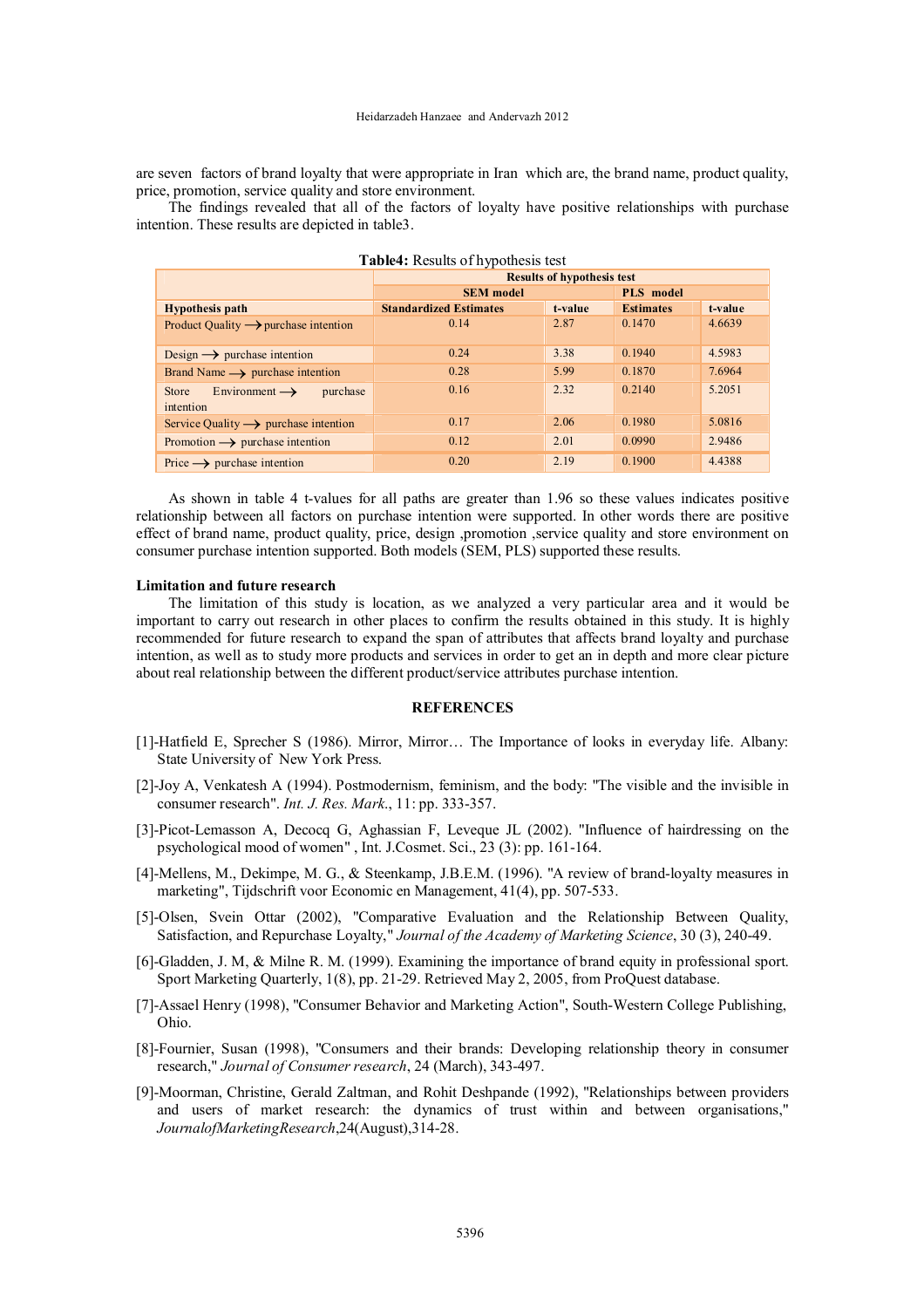- [10]-Samadi M., Yaghoob-Nejadi A., 2009, "A Survey of the Effect of Consumers' Perceived Risk on Purchase Intention in E-Shopping", *Business Intelligence Journal*. August : pp. 261 – 275.
- [11]-Zeithaml, V.A., Parasuraman, A. and Berry, L.L. et al. (1990), Delivering Quality Service:Balancing Customer Perceptions and Expectations, The Free Press, New York, NY.
- [12]-Ahearne, M., Bhattacharya, C. B., & Gruen, T. (2005). "Antecedents and consequences of customercompany identification: expanding the role of relationship marketing", *Journal of Applied Psychology*, 90, pp.574-585.
- [13]-Bagozzi, R. P., & Dholakia, U. M. (2006). Antecedents and purchase consequences ofcustomer participation in small group brandcommunities. International *Journal ofResearchin Marketing*, 23, pp. 45-61.
- [14]-Homburg, C., Wieseke, J., & Hoyer, W. D. (2009). "Social identity and the service profit chain*". Journal of Marketing*, 73(March), pp. 38-54.
- [15]-Stokburger-Sauer, N. (2010). Brand community: drivers and outcomes. Psychology & Marketing, 27(4), 347-368.
- [16]-Aaker, D. A., & Keller, K. L. (1990). "Consumer evaluations of brand extensions". *Journal of Marketing*, Vol. 54 No. 1, pp. 27-42.
- [17]-Kamins, M. A., & Marks, L. J. (1991). "The perception of kosher as a third party certification claim in advertising for familiar and unfamiliar Brands", *Journal of the Academy of Marketing Science*, Vol. 19 No. 3, pp. 177-185.
- [18]-Dodds, William B., & Grewal, D. (1991). "Effect of price, brand and store information on buyer's product evaluation" *Journal of Marketing Research*, Vol. 28 No. 3, pp. 307-319.
- [19]-Grewal D, Krishnan R, Baker J, Borin N (1998). The effect of store name, brand name and price discounts on consumers' evaluations and purchase intentions. J. Retail., Vol. 47 No. 3, pp. 331-352.
- [20]-Hsu, Y. Y. (2000). The impact of brand awareness, reference price, product knowledge and product characteristics on brand evaluation and consumers' purchase intention. Unpublished master thesis, National Cheng Kung University, Taiwan.
- [21]-Oliver, Richard L. (1999). Whence Consumer Loyalty. Journal of Marketing, 63, pp. 33-44.
- [22]-Wang, Y. P., & Kan, W. H. (2002). "The effects of quality image and country of origin on consumers' product evaluation", Proceedings in 2002 management and innovation seminar of National Taiwan University of Science and Technology.
- [23]-Turley, L., Milliman, R., 2000. "Atmospheric effects on shopping behavior: a review of the experimental evidence", *Journal of Business Research* 49 (2), pp. 193–211.
- [24]-Mayer, K., Johnson, L., 2003. "A customer-based assessment of Casino atmospherics" *UNLV Gaming Research & Review Journal* 7 (1), 21.
- [25]-Aaker DA. (1992), " Managing brand equity: capitalizing on the value of a brand name", New York (NY), pp. 2-22.
- [26]-Friedman M. The changing language of a consumer society: brand name usage in popular American novels in the postwar era. J Consumers 1985;11(March): pp. 927– 38.
- [27]-Keller, K. L. (1993). "Conceptualizing, measuring, and managing customer-based brand equity". *Journal of Marketing*, Vol. 57 No. 1, pp. 1-22
- [28]-Meyers-Levy J, Louie TA, Curren MT. How does the congruity of brand names affect evaluations of brand name extensions? J Appl Psychol 1994; 79: pp. 46 – 53.
- [29]-Klink RR. Creating meaningful new brand names: "a study of semantics and sound symbolism". J Mark Theory Pract 2001; Vol. 9 No. 2, pp. 27–34.